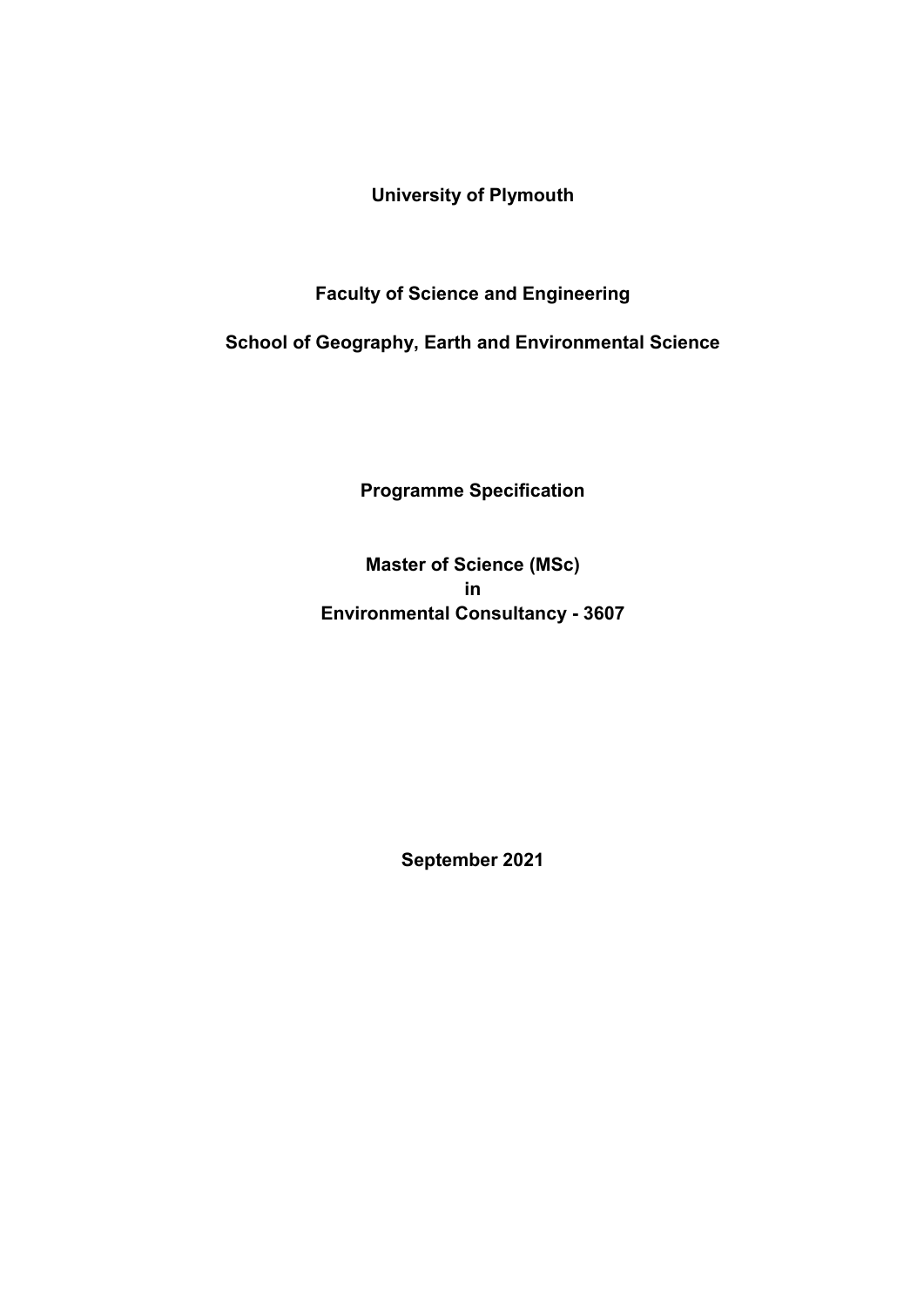**1. MSc Environmental Consultancy**

**Final award title**: MSc Environmental Consultancy

**Intermediate awards Level 7 Intermediate award title(s)** Completion of 60 credits: Postgraduate Certificate

**Level 7 Intermediate award title(s)** Completion of 120 credits: Postgraduate Diploma

**UCAS code - JACS code:** F751

**2. Awarding Institution:** University of Plymouth

**Teaching institution(s):** University of Plymouth

**3. Accrediting body**(ies) n/a

#### **4. Distinctive Features of the Programme and the Student Experience** The distinctive features of the MSc Environmental Consultancy are:

- **Professional experience:** The programme incorporates a compulsory, substantial (typically eight week) work placement in the environmental sector, enabling students to develop the specialist skills and competencies required for their future in professional practice. Students benefit, in securing placements, from the programme team's links with national consultancies, regulatory bodies and environmental sector employers
- **Focussed curriculum**: The programme is highly specified to ensure that students are prepared effectively for employment. Students select two specialist areas and also choose the two important elements of the work placement and the research project.
- **Authentic assessment** the programme is entirely assessed by coursework (excepting a single optional module), designed to reflect the outputs required by the environment sector
- **Contemporary knowledge and skills** the curriculum encourages a critical analytical and intensive investigation of issues in contemporary environmental consultancy, such as environmental law and, depending on the choice of optional modules, habitat restoration, contaminated land and water, and waste management, and the acquisition of industry-relevant skills, such as geographical information systems, environmental impact assessment, and marine surveys.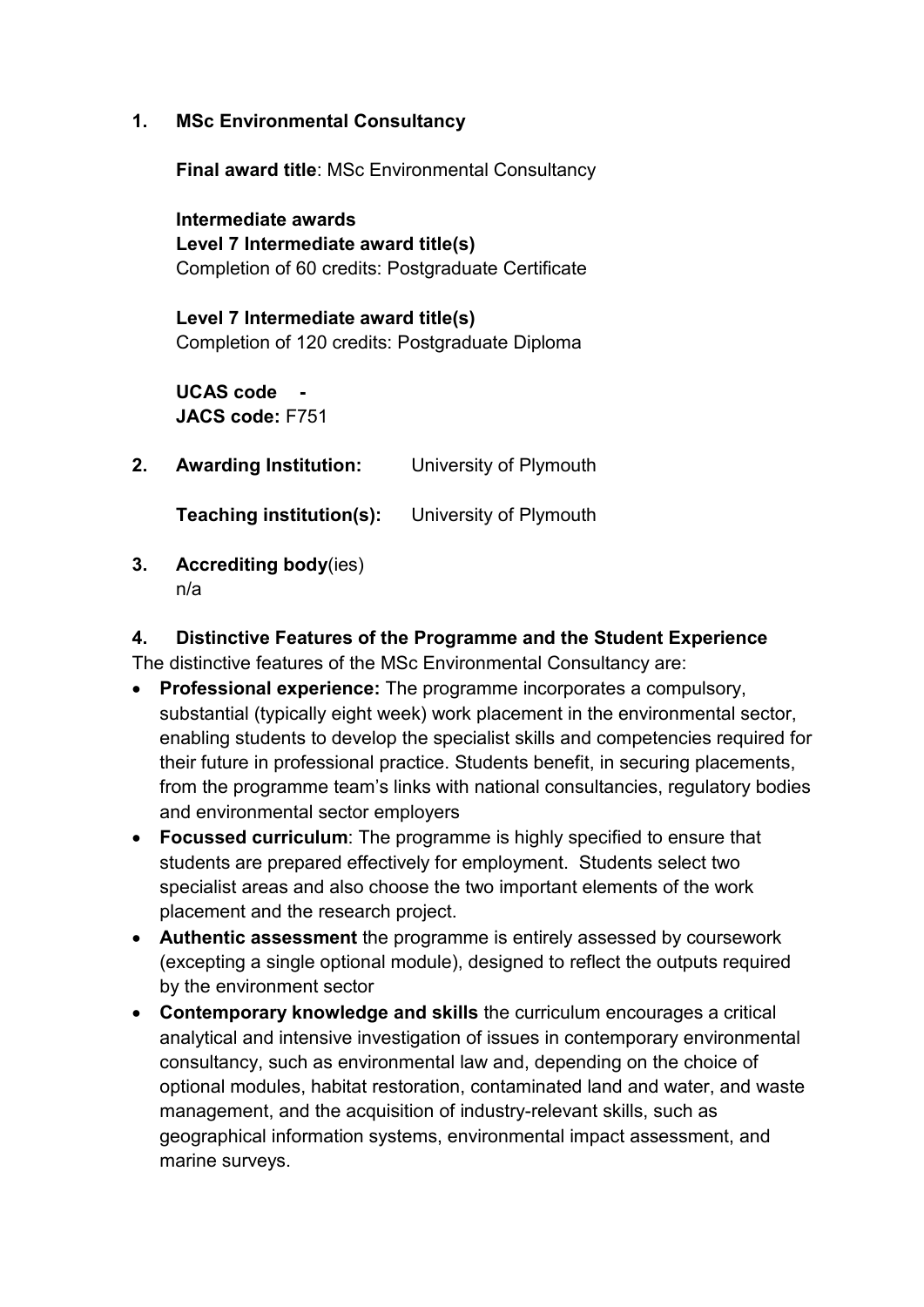- **Experiential learning** the programme emphasises learning through fieldwork in the local area and through use of the University's high specification equipment and laboratories, including analytical equipment for environmental monitoring and Falcon Spirit, the University's research vessel, for marine sampling.
- **Individual research**: Students carry out an independent research project, under the supervision of a member of academic staff, in which they are able to investigate, in depth, a topic of interest and to apply the skills learnt through the taught programme.
- **Professional recognition**: Students are supported and encouraged to join the appropriate chartered institute to support their professional requirements, typically the IEEM or IEMA.

## **5. Relevant QAA Subject Benchmark Group(s)**

n/a

#### **6. Programme Structure**

|                                 | Semester 1 | <b>GEES519</b><br>(20 credits)<br>Environmental                                                                                                        | <b>GEES515</b><br>(20 credits)<br>Professional | *Optional module<br>(20 credits)<br>one module from list |  |
|---------------------------------|------------|--------------------------------------------------------------------------------------------------------------------------------------------------------|------------------------------------------------|----------------------------------------------------------|--|
|                                 |            | Knowledge:<br>from field to<br>stakeholder                                                                                                             | Practice in the<br>Environmental<br>Sector     | below                                                    |  |
|                                 |            |                                                                                                                                                        |                                                |                                                          |  |
|                                 |            | <b>GEES517</b>                                                                                                                                         | * Optional module                              |                                                          |  |
| (20 credits)<br>(20 credits)    |            |                                                                                                                                                        |                                                |                                                          |  |
|                                 |            | Environmental                                                                                                                                          | One module from list below                     |                                                          |  |
|                                 | Semester 2 | Assessment                                                                                                                                             |                                                |                                                          |  |
|                                 |            | <b>ENVS5004 Professional experience in environmental</b><br>management (20 credits); this can be extended in to<br>the summer semester where necessary |                                                |                                                          |  |
| <b>GEES520 MSc Dissertation</b> |            |                                                                                                                                                        |                                                |                                                          |  |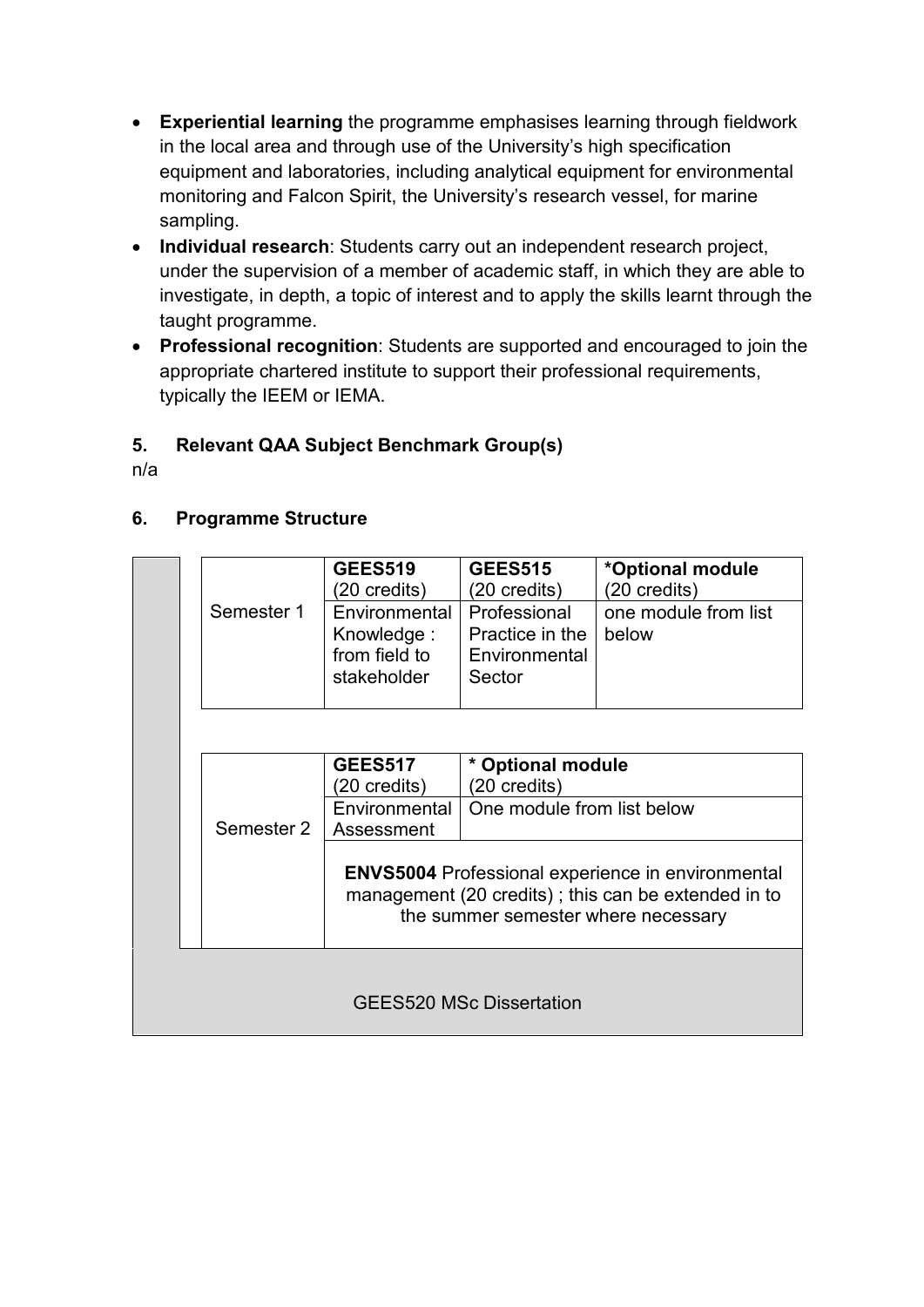| *Optional modules Semester 1                         | *Optional modules Semester 2                                             |
|------------------------------------------------------|--------------------------------------------------------------------------|
| <b>ENVS5003 Ecological Survey and</b><br>mitigation  | ENVS5002 Investigation and<br>assessment of contaminated<br>environments |
| MATH513 Big Data and social<br>network visualisation | <b>GEES506 Climate Change</b><br>(science and policy)                    |

 $*$ <sup>2</sup> Semester 2 is 15 weeks long and includes the Easter vacation. The taught element of each of the modules shown is completed by the start of the Easter vacation, allowing the work placement element to occur, without interruption, in at least part of the vacation and the second part of the semester.

## **7. Programme Aims**

The aim of the MSc Environmental Consultancy programme is to offer a relevant and contemporary curriculum in environmental consultancy, enriched by the scholarly activity and professional experience of staff with particular emphasis on students:

- 1. gaining an understanding of the environmental threats and opportunities associated with development
- 2. gaining an understanding of the statutory framework within which environmental assessment is undertaken
- 3. developing knowledge of a wide variety of research methods, assessment techniques and consultation practices relevant to environmental consultancy
- 4. becoming competent in designing environmental monitoring and assessment programmes

## **8. Programme Intended Learning Outcomes**

## **8.1. Knowledge and understanding**

On completion, a graduate should be able to demonstrate

- a critical awareness of current problems and new insights in environmental consultancy, much of which is at, or informed by, the forefront of the academic discipline.
- an awareness of ethical issues and an ability to conduct research in an ethically sound manner
- a comprehensive understanding of quantitative & qualitative research and environmental assessment methods, and the ability to apply these methods to their own work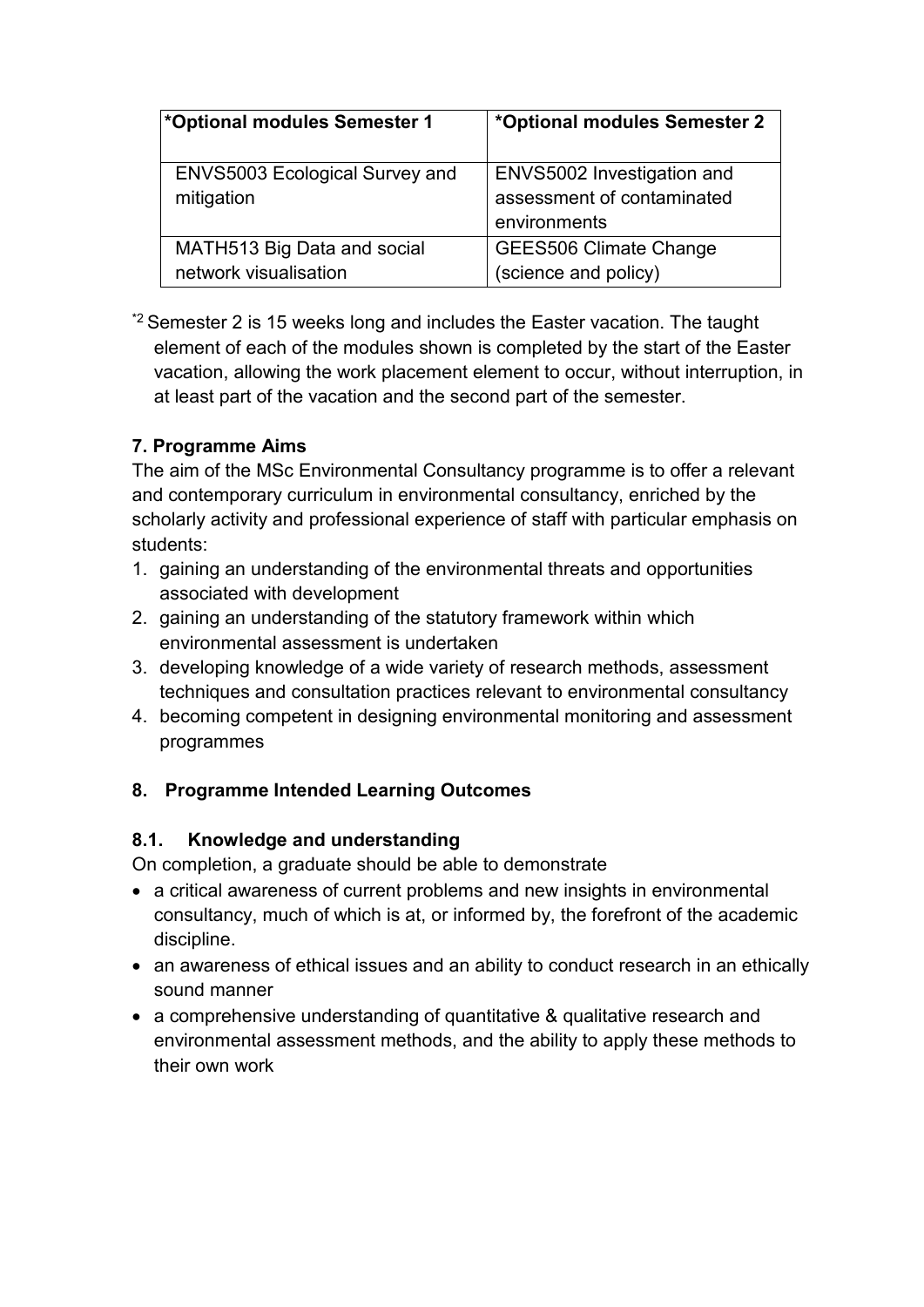## **8.2. Cognitive and intellectual skills**

On completion, a graduate should be able to demonstrate the cognitive and intellectual skills of:

- **Analysis:** ability to undertake analysis of complex, incomplete, or contradictory findings or theories in environmental science, and to effectively communicate the outcome of such analyses
- **Synthesis:** ability to synthesize theory and research in environmental science in a manner that may be innovative, utilising knowledge or processes from the forefront of environmental science
- **Evaluation:** ability to critically evaluate research from a methodological and theoretical perspective
- **Application:** ability to apply theory and research methods to solve problems, including the ability to generate novel hypotheses based on previous research and theory

# **8.3. Key and transferable skills**

On completion, a graduate should be able to demonstrate the key and transferable skills of:

- **Group working:** ability to work effectively with a group as leader or member
- **Information searching:** ability to use full range of learning resources, including internet and library
- **Self-evaluation**: ability to reflect on progress and identify areas for improvement
- **Problem-solving:** ability to identify problems and develop strategies for solving them, using the range of available resources
- **Management of information:** ability to competently undertake research, monitoring and assessment tasks with minimum guidance
- **Autonomy:** ability to be an independent and self-critical learner, managing own requirements for CPD
- **Communication:** ability to engage confidently in academic and professional communication with others, including specialist and non-specialist audiences

# **8.4. Employment-related skills**

On completion, a graduate should be able to demonstrate the employment-related skills of:

- Designing and conducting original research and monitoring programmes relevant to environmental consultancy
- Awareness of issues involved in research with human participants, including research design, issues of validity and reliability, and ethical considerations
- Using reflection to explore knowledge, skills and attitudes which inform and facilitate independent research and practice in environmental consultancy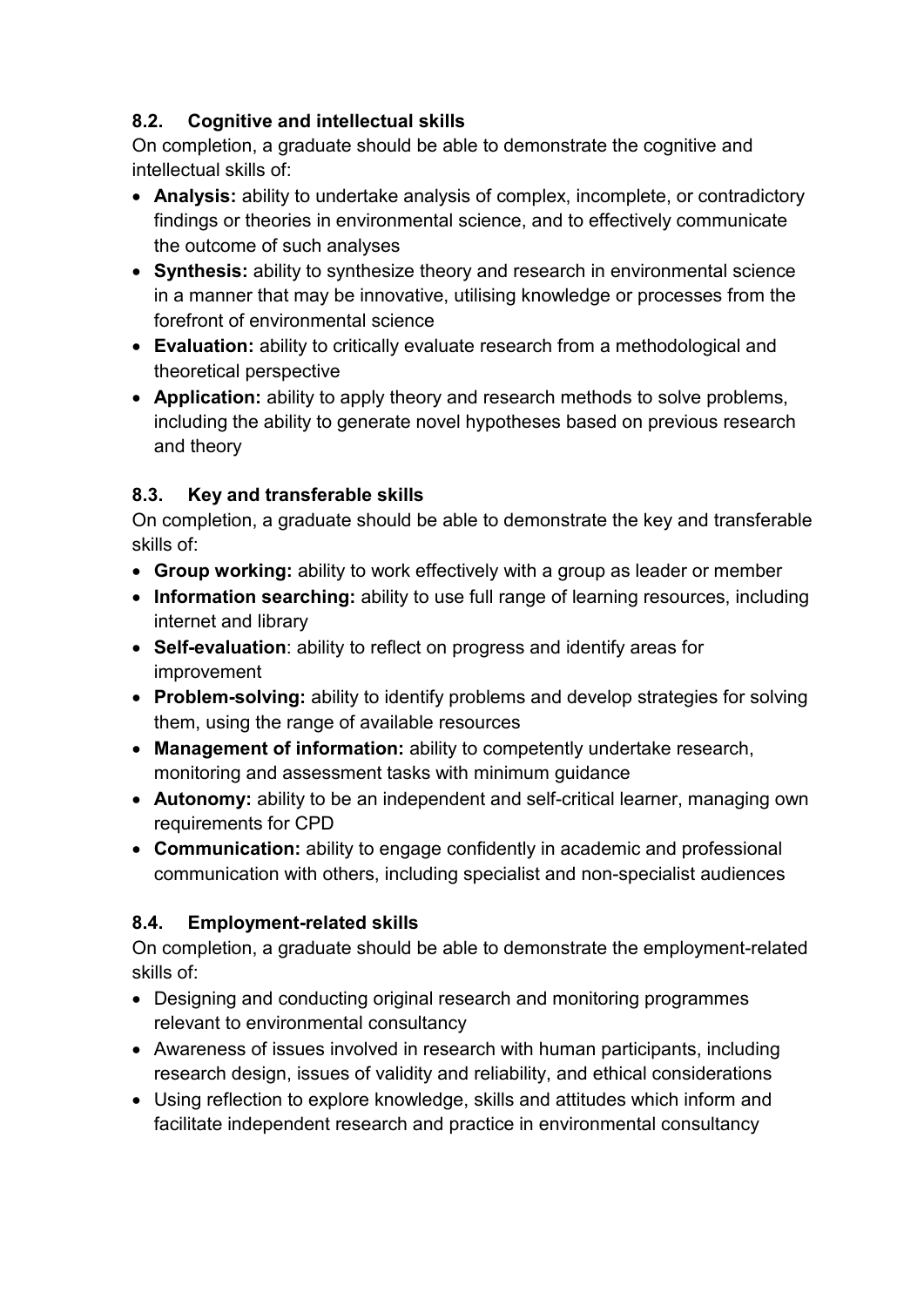## **8.5. Practical skills**

On completion a graduate should be able to demonstrate the practical skills of**:** 

- **Applying skills and knowledge:** ability to operate in complex and unpredictable and/or specialised contexts
- **Autonomy in skill use:** ability to exercise initiative and personal responsibility in professional consultancy practice
- **Technical expertise:** The learner performs with precision and can adapt skills and design or develop new skills and/or procedures for new situations

## **9. Admissions Criteria, including APCL, APEL and DAS arrangements**

The Programme Leader (who is also responsible for admissions) uses the criteria below to guide their admissions decisions. Wherever possible, established relationships or equivalencies to other international qualifications will be used in making decisions.

Students admitted to the MSc programme are expected to have a good Honours degree in a relevant discipline e.g., environmental science, geosciences, geography, biological sciences. The Programme Leader is responsible for ensuring that applicants have, through prior learning (acquired by formal study and/or experience) in the critical subject areas, developed the requisite knowledge, understanding and skills required for successful participation in this programme. Candidate suitability is assessed through a combination of the written application, evidence of formal qualifications, personal references and candidate interviews (where appropriate).

In compliance with the University's policies of equality and diversity, and disability, all appropriately qualified applicants will be given equal consideration during the selection process. The University welcomes applications from people with disabilities and the support available is described [here.](https://www.plymouth.ac.uk/student-life/services/learning-gateway/disability-and-dyslexia)

#### Entry requirements (in summary):

- 1. An honours degree (upper second class or better) in a relevant discipline (e.g., BSc Geography, Environmental Science, Geological Sciences, Biological Sciences) OR overseas equivalent.
- 2. A minimum grade C in English Language at GCSE level OR a minimum overall score of 6.5 in IELTS with no less than 5.5 in any component

## **Accreditation of Prior Certificated Learning (APCL)**

Students can exceptional apply for exemption from any modules through APEL or APCL, following standard University procedures, as described in the current University regulations on [admissions.](https://www.plymouth.ac.uk/student-life/your-studies/essential-information/regulations) This decision will be made by the Programme Leader.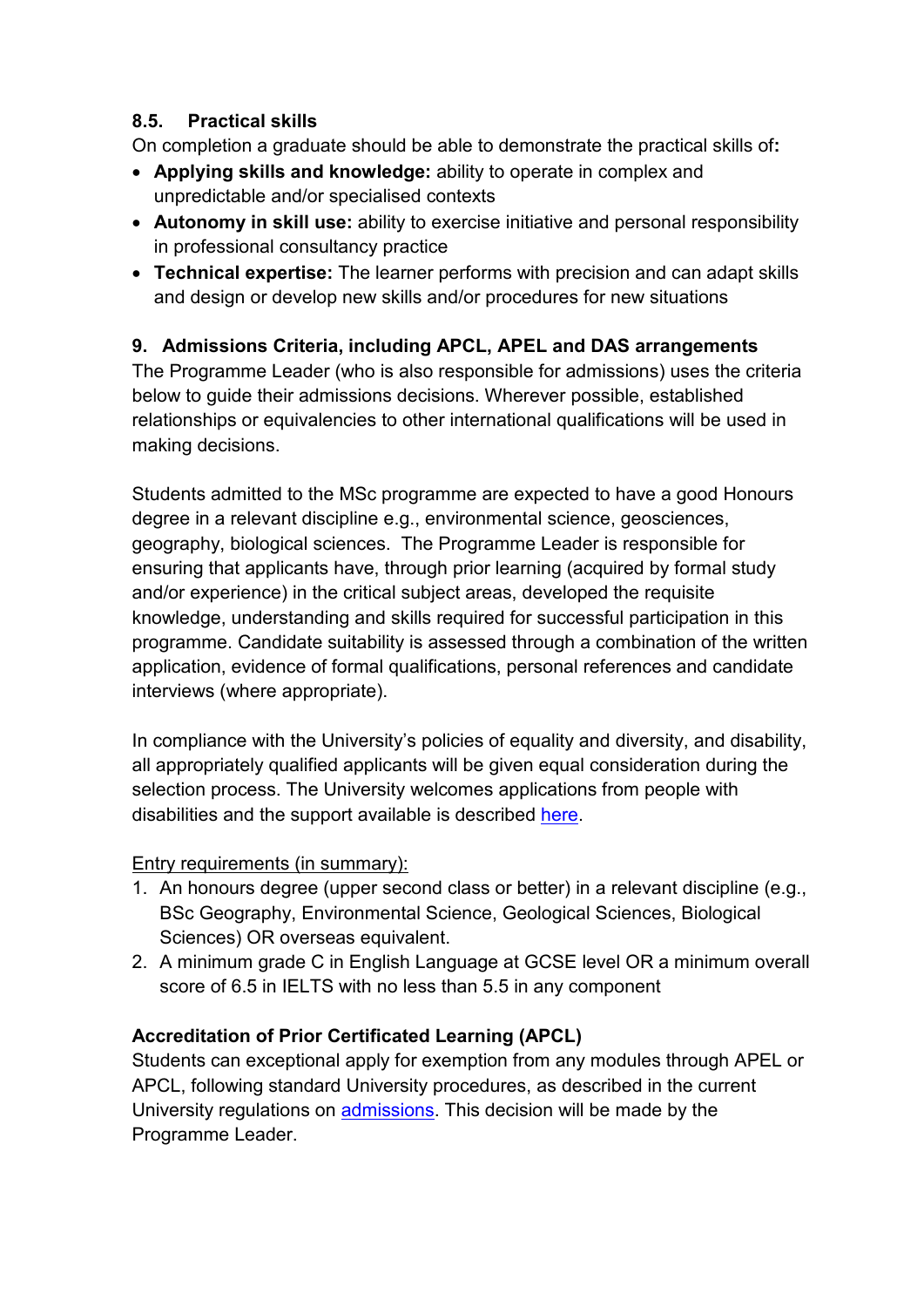## **10. Progression criteria for Final and Intermediate Awards**

Successful completion of the final and intermediate awards, including the award of the MSc with Merit and Distinction, is as set out in the University's current [academic regulations](https://www.plymouth.ac.uk/student-life/your-studies/essential-information/regulations)

#### **11. Exceptions to Regulations**

none

## **12. Transitional Arrangements**

None

#### **13. Mapping and Appendices:**

#### **13.1. ILO's against Modules Mapping**

#### **Map of programme aims, intended learning outcomes and modules.**

|    | <b>Programme Learning Outcomes and Graduate</b><br><b>Aim</b><br><b>Assessed in</b><br><b>Attributes and Skills Profile</b> |                |                 |  |  |
|----|-----------------------------------------------------------------------------------------------------------------------------|----------------|-----------------|--|--|
|    | Development of knowledge and understanding                                                                                  |                |                 |  |  |
| A  | critical awareness of current problems and new                                                                              | 1, 2           | <b>GEES519,</b> |  |  |
|    | insights in environmental consultancy, much of                                                                              |                | <b>GEES520</b>  |  |  |
|    | which is at, or informed by, the forefront of the                                                                           |                | Optional        |  |  |
|    | academic discipline.                                                                                                        |                | modules         |  |  |
| B  | an awareness of ethical issues and an ability to                                                                            | $\mathbf 1$    | GEES519,        |  |  |
|    | conduct research in an ethically sound manner.                                                                              |                | <b>GEES520</b>  |  |  |
| C  | a comprehensive understanding of quantitative                                                                               | 3, 4           | GEES519,        |  |  |
|    | & qualitative research and environmental                                                                                    |                | GEES520,        |  |  |
|    | assessment methods, and the ability to apply                                                                                |                | <b>GEES517</b>  |  |  |
|    | these methods to their own work                                                                                             |                |                 |  |  |
|    | <b>Cognitive and intellectual skills</b>                                                                                    |                |                 |  |  |
| D  | Analysis: ability to undertake analysis of                                                                                  | 3, 4           | <b>GEES519,</b> |  |  |
|    | complex, incomplete, or contradictory findings                                                                              |                | <b>GEES520</b>  |  |  |
|    | or theories and to effectively communicate the                                                                              |                |                 |  |  |
|    | outcome of such analyses                                                                                                    |                |                 |  |  |
| E. | <b>Synthesis:</b> ability to synthesize theory and                                                                          | $\overline{4}$ | <b>GEES519,</b> |  |  |
|    | research information in a manner that may be                                                                                |                | <b>GEES520</b>  |  |  |
|    | innovative, utilising knowledge or processes                                                                                |                |                 |  |  |
|    | from the forefront of environmental science                                                                                 |                |                 |  |  |
| F. | <b>Evaluation:</b> ability to critically evaluate                                                                           | 1, 2,          | GEES519,        |  |  |
|    | research from a methodological and theoretical                                                                              | 3, 4           | <b>GEES520</b>  |  |  |
|    | perspective                                                                                                                 |                |                 |  |  |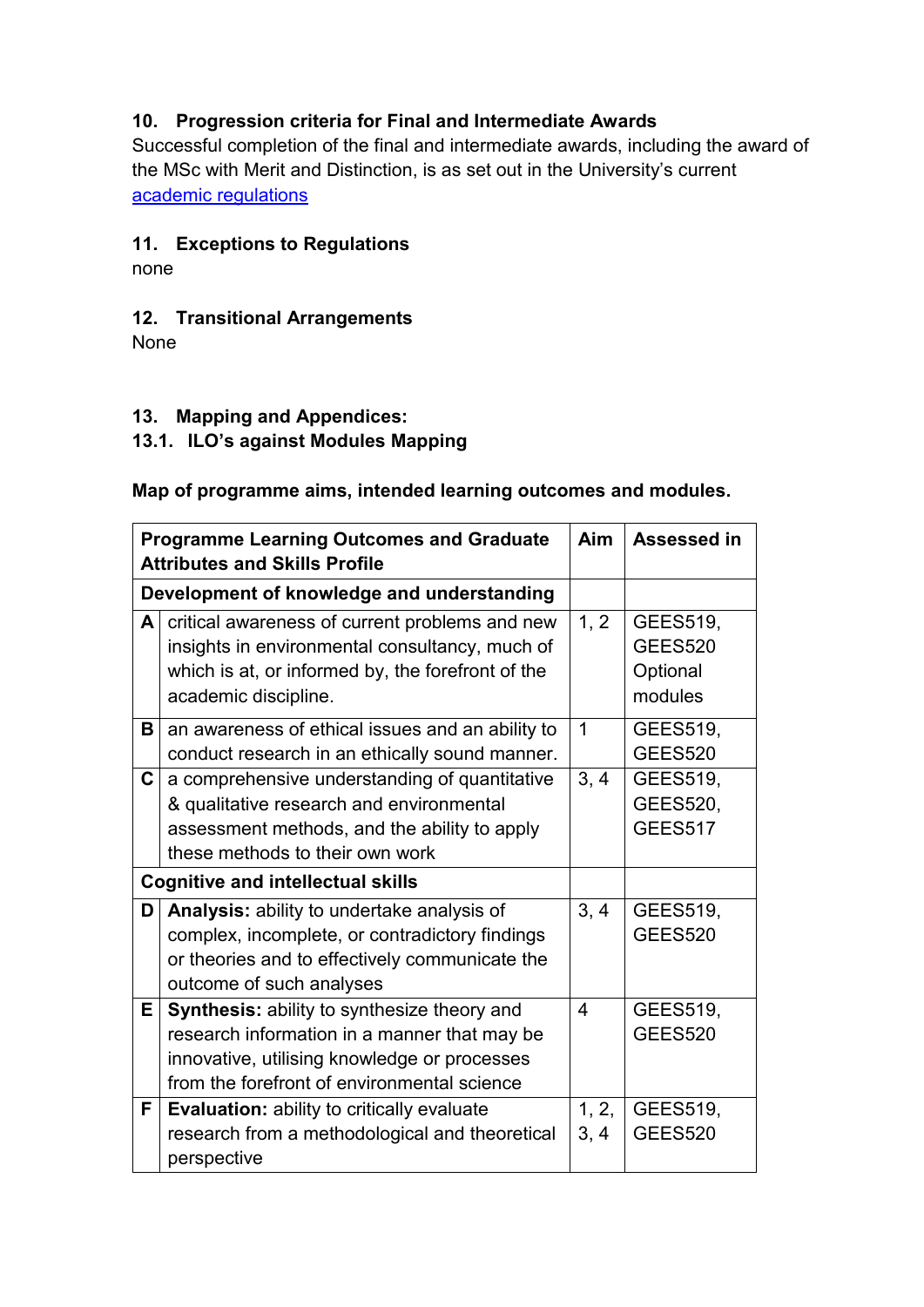|   |                                                 |      | Optional        |
|---|-------------------------------------------------|------|-----------------|
|   |                                                 |      | modules         |
| G | <b>Application:</b> ability to apply theory and | 3, 4 | <b>GEES519,</b> |
|   | research methods to solve problems, including   |      | <b>GEES520</b>  |
|   | the ability to generate novel hypotheses based  |      | optional        |
|   | on previous research and theory                 |      | modules         |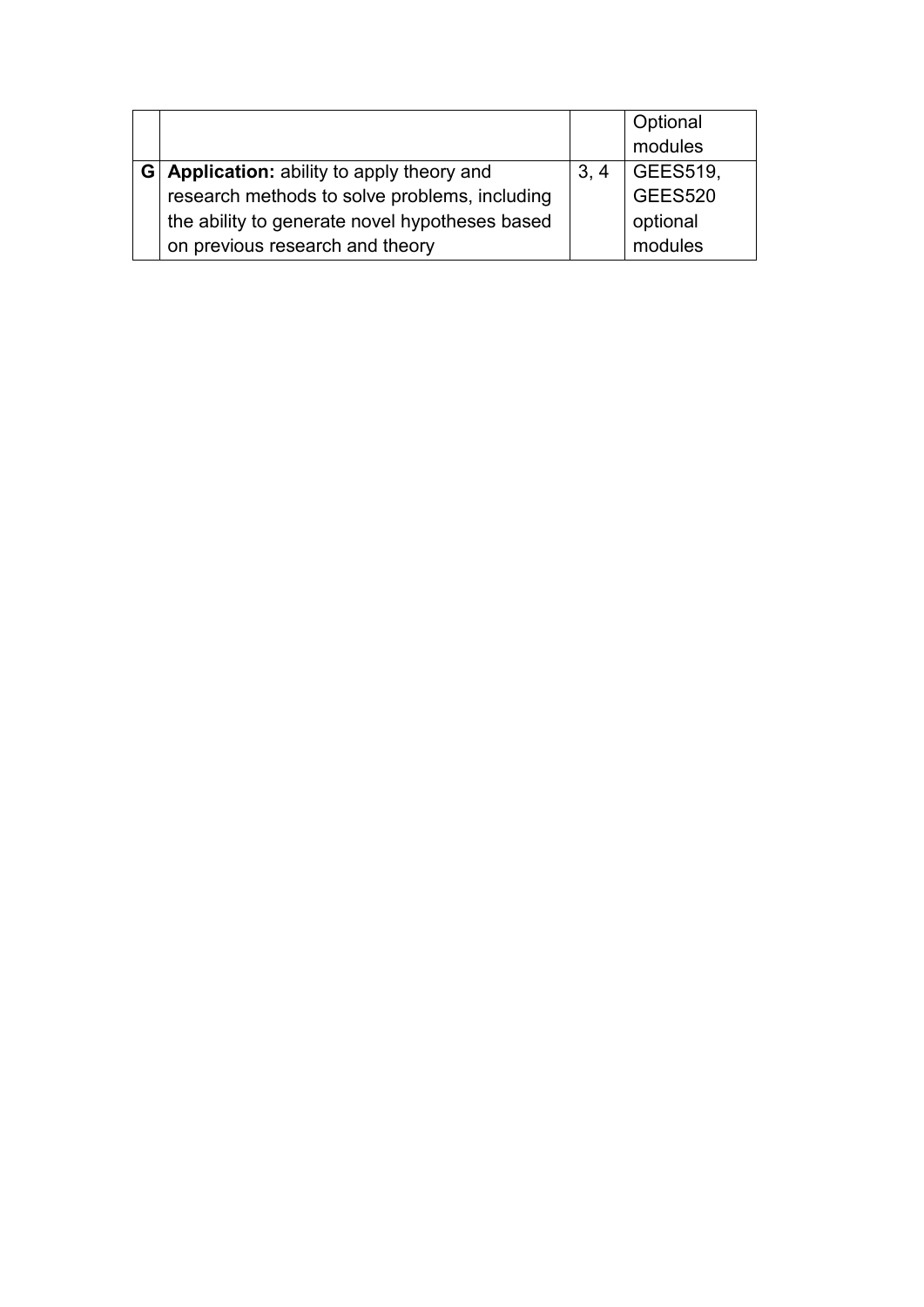| <b>Programme Learning Outcomes</b> |                                                                                | Aim            | <b>Modules</b>  |  |  |  |  |
|------------------------------------|--------------------------------------------------------------------------------|----------------|-----------------|--|--|--|--|
| Key and transferable skills        |                                                                                |                |                 |  |  |  |  |
|                                    |                                                                                |                |                 |  |  |  |  |
| H                                  | Group working: ability to work effectively with<br>a group as leader or member | $\overline{4}$ | <b>GEES517</b>  |  |  |  |  |
| $\mathbf{I}$                       | Information searching: ability to use full                                     | 1, 2           | all modules     |  |  |  |  |
|                                    | range of learning resources, including internet                                |                |                 |  |  |  |  |
|                                    | and library                                                                    |                |                 |  |  |  |  |
| J                                  | Self evaluation: ability to reflect on progress                                | $\mathbf 1$    | GEES516,        |  |  |  |  |
|                                    | and identify areas for improvement                                             |                | <b>ENVS5004</b> |  |  |  |  |
| K                                  | <b>Problem solving: ability to identify problems</b>                           | 1, 2,          | <b>GEES519,</b> |  |  |  |  |
|                                    | and develop strategies for solving them, using                                 | 3,4            | <b>GEES520,</b> |  |  |  |  |
|                                    | the range of available resources                                               |                | <b>GEES517</b>  |  |  |  |  |
| L                                  | Management of information: ability to                                          | 3, 4           | <b>GEES519,</b> |  |  |  |  |
|                                    | competently undertake research, monitoring                                     |                | <b>GEES520,</b> |  |  |  |  |
|                                    | and assessment tasks with minimum guidance                                     |                | <b>ENVS5004</b> |  |  |  |  |
| M                                  | Autonomy: ability to be an independent and                                     | 3, 4           | <b>GEES520</b>  |  |  |  |  |
|                                    | self-critical learner, managing own                                            |                |                 |  |  |  |  |
|                                    | requirements for CPD                                                           |                |                 |  |  |  |  |
| N                                  | <b>Communication:</b> ability to engage confidently                            | $\overline{4}$ | All modules     |  |  |  |  |
|                                    | in academic and professional communication                                     |                |                 |  |  |  |  |
|                                    | with others (specialist and non-specialist                                     |                |                 |  |  |  |  |
|                                    | audiences)                                                                     |                |                 |  |  |  |  |
|                                    | <b>Practical skills</b>                                                        |                |                 |  |  |  |  |
| $\mathbf O$                        | Applying skills and knowledge: ability to                                      | 3              | GEES519,        |  |  |  |  |
|                                    | operate in complex and unpredictable and/or                                    |                | <b>GEES520,</b> |  |  |  |  |
|                                    | specialised contexts                                                           |                | ENVS5004,       |  |  |  |  |
|                                    |                                                                                |                | optional        |  |  |  |  |
|                                    |                                                                                |                |                 |  |  |  |  |
|                                    |                                                                                |                | modules         |  |  |  |  |
| P                                  | Autonomy in skill use: ability to exercise                                     | 2, 3           | <b>GEES516</b>  |  |  |  |  |
|                                    | initiative and personal responsibility in                                      |                |                 |  |  |  |  |
|                                    | professional consultancy practice                                              |                |                 |  |  |  |  |
| Q                                  | Technical expertise: The learner performs                                      | 3, 4           | <b>GEES519,</b> |  |  |  |  |
|                                    | with precision and can adapt skills and design                                 |                | optional        |  |  |  |  |
|                                    | or develop new skills and/or procedures for                                    |                | modules         |  |  |  |  |
|                                    | new situations                                                                 |                |                 |  |  |  |  |
|                                    | <b>Employment-related skills</b>                                               |                |                 |  |  |  |  |
| R                                  | Designing and conducting original research and                                 |                | GEES519,        |  |  |  |  |
|                                    | monitoring programmes relevant to                                              |                | <b>GEES520,</b> |  |  |  |  |
|                                    | environmental consultancy                                                      |                | <b>GEES517</b>  |  |  |  |  |
| S                                  | Awareness of issues involved in research with                                  |                | <b>GEES519</b>  |  |  |  |  |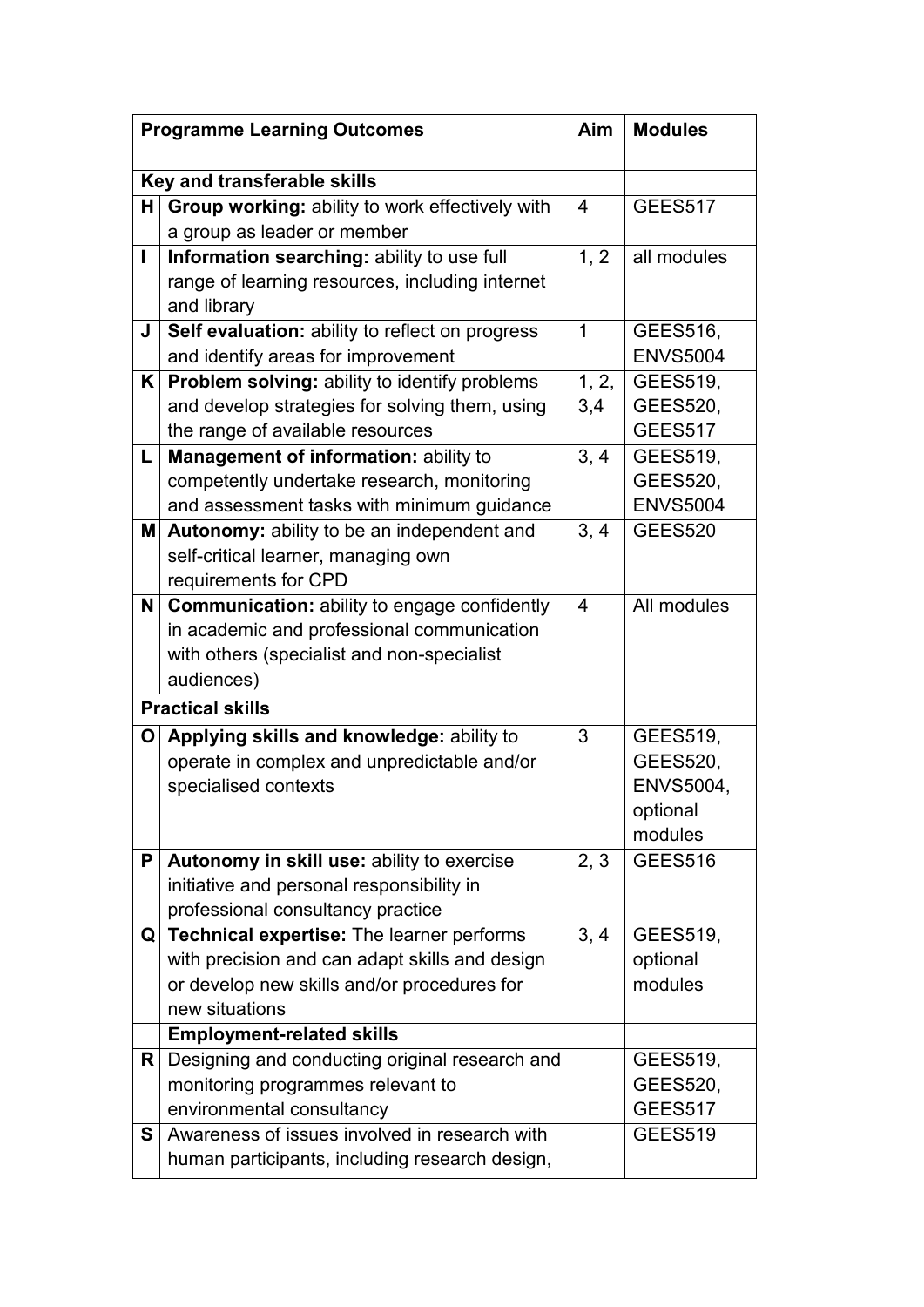| issues of validity and reliability, and ethical<br>considerations |  |                 |
|-------------------------------------------------------------------|--|-----------------|
| Using reflection to explore knowledge, skills                     |  | GEES516,        |
| and attitudes which inform and facilitate                         |  | <b>GEES519,</b> |
| independent research and practice in                              |  | <b>GEES520</b>  |
| environmental consultancy                                         |  |                 |